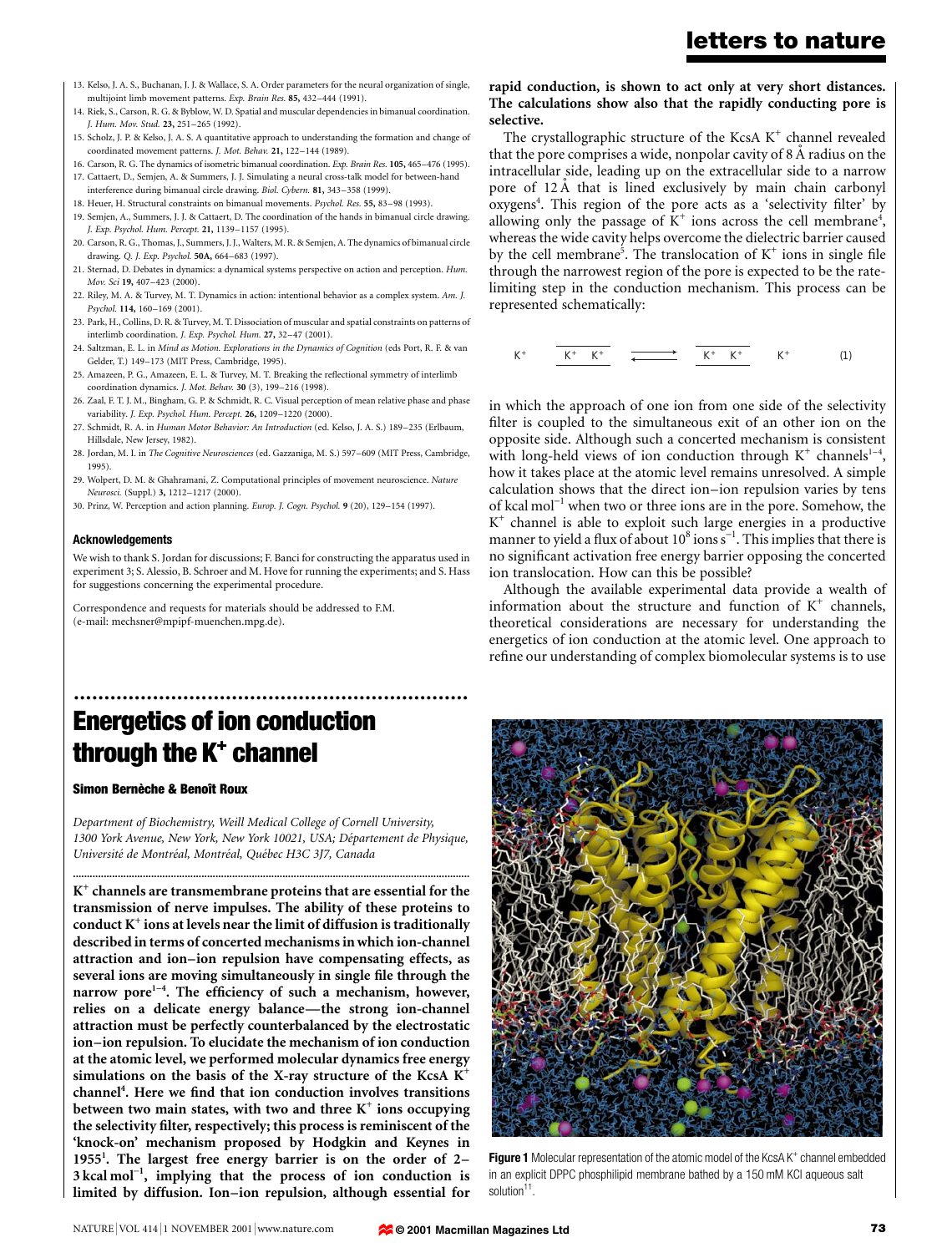### letters to nature

molecular dynamics simulations<sup>6</sup>. However, straight molecular dynamics trajectories of KcsA (although informative) remain limited because the average time required for the permeation of a single ion is typically much longer than can be simulated cur $r$ ently<sup>7-11</sup>. To circumvent these difficulties and characterize the mechanism of ion conduction quantitatively, we have computed the multi-ion free energy profile governing the elementary microscopic steps of ion translocation in the pore. The free energy profile or potential of mean force  $(PMF)^{12}$  is the dominant factor governing the mechanism of ion conduction<sup>13</sup>. The free energy surface for ion conduction was calculated using umbrella sampling simulations<sup>14</sup>, a powerful computational approach to characterize complex biomolecular systems quantitatively. The simulation system is shown in Fig. 1. First, molecular dynamics simulations are performed in the presence of an artificial biasing potential between the ions and the selectivity filter to obtain a better sampling of the relevant configurations of the system. Next, the bias introduced by this potential is rigorously removed after analysis to characterize the unbiased free energy surface of the system.

The results of the calculations are shown in Fig. 2. To aid visualization the results are presented as two-dimensional topographic maps of the free energy landscape governing the ion conduction through the selectivity filter of the  $K^+$  channel. To produce the two-dimensional maps, the full free energy function  $W(Z_1, Z_2, Z_3)$ , which depends on the position of the three ions along the channel axis, has been projected onto two different planes with reduced reaction coordinates—the ions are numbered from 1 to 3 starting from the extracellular side. In the first free energy map (Fig. 2, left), the reduced PMF is shown as a function of the position of the ion in the cavity,  $Z_3$ , and the position of the centre-of-mass of the two ions in the selectivity filter,  $Z_{12}$ . In the second free energy map (Fig. 2, right), the reduced PMF is shown as a function of the position of the outermost ion near the extracellular end of the pore,  $Z_1$ , and the position of the centre-of-mass of the two ions in the selectivity filter,  $Z_{23}$  (see Methods for further details). Using such reduced reaction coordinates is meaningful because the motions of two ions located in the narrow selectivity filter are highly correlated<sup>11</sup>. Typical configuration of the selectivity filter with the three K<sup>+</sup> permeating ions and nearby water molecules  $(a-f)$  are also given in Fig. 2 to show the elementary steps of ion conduction. Figure 2, with the two-dimensional maps and the associated configurations  $(a-f)$ , provides essentially the information connecting the left and right sides of Scheme 1 at the atomic level.

As seen in Fig. 2, the conduction process involves transitions between two main states with two  $(a, c, e, f)$  or three  $(b, d)$  K<sup>+</sup> ions, respectively, in the selectivity filter. The ions proceed along the pore axis in a single-file fashion with a single water molecule between them, indicating that each permeating  $K^+$  ion is accompanied by about one water molecule in accord with streaming potential measurements<sup>15</sup>. The pathway with the lowest free energy barrier follows the sequence of configurations  $a-b-d-f$  (dotted line in the two-dimensional maps). Although all the microscopic elementary steps can occur reversibly, we describe and discuss the elementary steps leading to the outward movement of one ion for the sake of clarity. Along this optimal pathway, the ion in the cavity first approaches the intracellular entrance to the selectivity filter  $(a-b)$ , then pushes the two ions in the selectivity filter  $(b-d)$  leading to the exit of the outermost ion on the extracellular side  $(d-e-f)$ . These



Figure 2 Topographic free energy maps of ion conduction calculated from umbrella sampling molecular dynamics simulations. Each colour level corresponds to an energy of 1 kcal mol<sup>-1</sup>; the axes are in Å. The position of the ions,  $Z_1$ ,  $Z_2$  and  $Z_3$  (numbered in successive order starting from the outermost ion) are defined relative to the centre-ofmass of the backbone atoms of residues Thr 75-Val 76-Gly 77-Tyr 78, which constitute the KcsA central core of the selectivity filter. The definition of the reduced reaction coordinates ( $Z_{12}, Z_3$ ) and ( $Z_1, Z_{23}$ ) is indicated in c and e, with  $Z_{ij}$  corresponding to the

center of mass of ions i and j. The two-dimensional maps were calculated from a projection of the full three-dimensional PMF and a direct comparison of the energy levels in the two two-dimensional maps is thus meaningful. The lowest energy pathway (highlighted by a dotted line) follows the configurations  $a-b-d-f$  (a spontaneous transition along this pathway has been observed previously during an unbiased molecular dynamics simulation<sup>11</sup>). A secondary pathway (highlighted by a thin dash line) following the configurations  $a-c-d-f$  is also possible.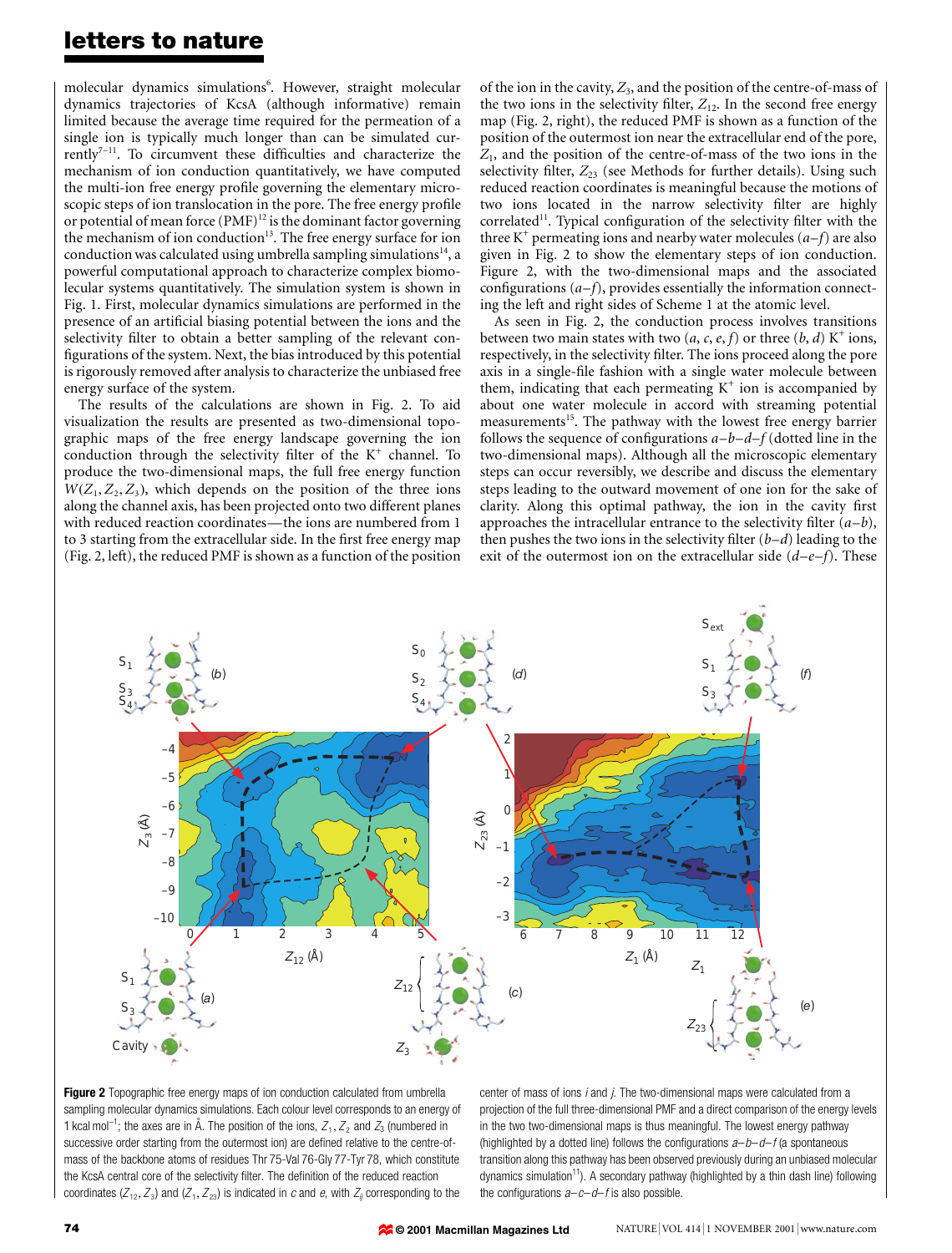## letters to nature

elementary steps are reminiscent of the knock-on mechanism that was proposed nearly 50 years ago<sup>1</sup>. The largest free energy barrier for this process is on the order of  $2-3$  kcal mol<sup>-1</sup>, which is remarkable given the very large hydration energies of  $K^+$  ions. Once the outermost ion has exited on the extracellular side ( $Z_1 \geq 12$  Å; Fig. 2, right two-dimensional map) the two ions remaining in the selectivity filter can move back and forth in the selectivity filter with a small barrier of approximately 1 kcal mol<sup>-1</sup> (e and f), recovering rapidly a productive configuration for conduction. The absence of any significant activation free energy barrier opposing the concerted ion translocation implies that ion conduction is essentially diffusion limited. A second pathway characteristic of a `vacancy-diffusion' mechanism<sup>16</sup> is also possible (sequence of configurations  $a-c-d$ , indicated with a thin, dashed line in Fig. 2). The two ions in the selectivity filter move first  $(a-c)$ , leaving a vacant binding site formed by the carbonyl oxygens of Thr 75, which is subsequently occupied by the incoming ion from the cavity  $(c-d)$ . The largest energy barriers for this process are on the order of  $3-4$  kcal mol<sup>-1</sup>. The existence of multiple pathways may contribute to yielding a high throughput as ion translocation does not have to proceed in a unique fashion.

Even though no large free energy barrier opposing ion conduction is observed in the free energy maps, some positions along the permeation pathway are preferably occupied by  $K^+$  ions. These `binding sites' are illustrated in Fig. 3 by showing a superposition of a few dynamical configurations associated with the free energy minima in the two dimensional maps. Five specific sites in the selectivity filter are revealed by the superposition. As expected, the sites  $(S_1-S_4)$ , which were detected in the X-ray structure of KcsA, are observed<sup>4</sup>. Moreover, the calculations reveal the presence of two additional K+ -binding sites, located on the extracellular side of the

channel,  $S_0$  and  $S_{ext}$ . The K<sup>+</sup> ion in site  $S_0$  is hydrated by 3–4 water molecules and makes some contacts with the carbonyl of Tyr 78, whereas the ion in the outermost site,  $S_{ext}$ , is almost fully hydrated. These two binding sites were not detected in the crystallographic structure of  $\rm KcsA^{4}$ , but are now observed in recent diffraction data at higher resolution (R. MacKinnon and J. Cabral, personal communication). Sites  $S_0$ ,  $S_2$  and  $S_4$  can be occupied simultaneously by  $K^+$ with a single water molecule located between each ion pair, for a total of three  $K^+$  ions in the selectivity filter (Fig. 2d). According to the free energy map shown in Fig. 2, such a configuration K-W-K-W-K corresponds to a shallow free energy well and does not oppose rapid conduction. Recent calculations have indicated that tetraethylammonium (TEA), a well known external blocker of  $K^+$ channels<sup>17</sup>, binds favourably in site  $S_0$  in a K-W-K-W-TEA configuration $18$ .

The details of the process of ion conduction challenge a naive view of repulsive forces in multi-ion transport systems. A particularly notable example is provided by configuration  $b$  in Fig. 2, in which one ion occupies the inner site  $S_4$  while the other ion occupies the adjacent site  $S_3$ . The two ions, which are only 4  $\AA$  away from each other, appear to be stabilized by interacting simultaneously with the carbonyl groups of Thr 75. At such a distance the electrostatic energy is  $+83$  kcal mol<sup>-1</sup>, and the mutual repulsive coulombic force between the two  $K^+$  ions corresponds to an electric field of  $9 \times 10^{9}$  V m<sup>-1</sup>, which is equivalent to the field produced by a transmembrane potential of 27 V. However, the free energy of this configuration is only approximately  $1 \text{ kcal mol}^{-1}$  higher than the reference configuration a according to the two-dimensional map in Fig. 2. Nonetheless, further analysis reveals that repulsive forces are absolutely essential for rapid conduction. Figure 4 shows the free energy profile as a function of the position of the outermost ion





Figure 3 Superposition of instantaneous dynamical configurations showing the dominant ion positions associated with the free energy minima in Fig. 2. The outer site  $(S_1)$ , the upper inner site  $(S_3)$ , the lower inner site  $(S_4)$  and the diffuse cavity site detected in the initial X-ray structure are shown<sup>4</sup>. Furthermore,  $K^+$  can occupy the site where a crystallographic water was previously detected  $(S_2)$ , as well as two additional sites termed  $S_0$  and  $S_{ext}$ . The ions in  $S_1$ ,  $S_2$  and  $S_3$  are in contact with the main chain carbonyl oxygens ( $S_1$ , Gly 77 and Tyr 78;  $S_2$ , Val 76 and Gly 77;  $S_3$ , Thr 75 and Val 76) and only 1-2 water molecules, whereas the ion in  $S_4$  is hydrated by 2-3 water molecules and makes intermittent contacts with the carbonyl oxygens and the side chain of Thr 75. The ion in  $S_0$ is in contact with Tyr 78 and is hydrated by 3 $-4$  water molecules. The ion in S<sub>ext</sub> is almost fully hydrated.

Figure 4 Importance of ion-ion repulsion on the elementary steps of ion conduction. The total free energy of the three-ion system is plotted as a function of the outermost K<sup>+</sup> ion while the two other  $K^+$  ions are fixed at different position in the pore. The corresponding ion configurations of the system are shown schematically on the right. The profiles were extracted from the full three-dimensional free energy  $W(Z_1, Z_2, Z_3)$  and the absolute energy scale was preserved (a direct comparison of the profiles is meaningful).  $a$ , A large free energy barrier prevents the exit of the outer  $K^+$  ion towards the extracellular side as the two other ions are in the cavity and in the inner site  $(S_3)$ . **b**, **c**, The barrier towards the extracellular side is progressively reduced and site  $S_0$  is slightly stabilized as the cavity ion approaches site  $S_4$  and the other ion initiates a transition from site  $S_3$  to  $S_2$ . **d**, Once two ions occupy sites  $S_4$  and  $S_2$ , the energy well at site  $S_1$  disappears and the outer ion transits to site  $S_0$ .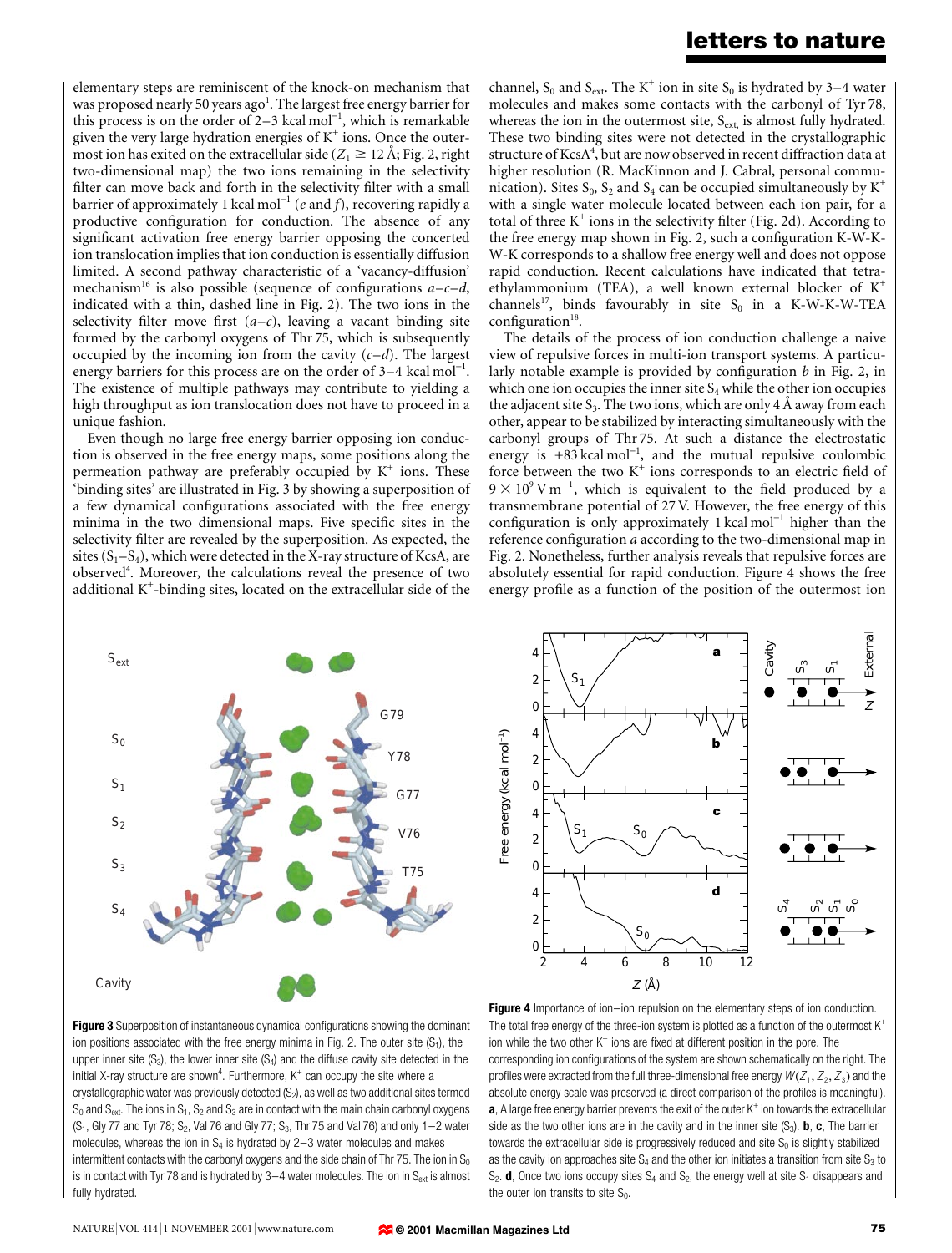### letters to nature

while the two other ions are fixed at different locations in the pore. Initially, while the two other ions are in the cavity and in the inner site  $S_3$ , the outer  $K^+$  ion is located in a deep well and cannot exit towards the extracellular side (Fig. 4a). As the ion in the cavity approaches the inner site  $S_4$  and the second ion initiates a transition from site  $S_3$  to  $S_2$ , the bottom of the free energy well is lifted up, thereby decreasing the barrier between sites  $S_1$  and  $S_0$  progressively to 1 kcal mol<sup>-1</sup> (Fig. 4b, c). Ultimately, the site  $S_1$  becomes unstable and the exit of the ion towards the extracellular side becomes barrierless (Fig. 4d). This series of free energy profiles demonstrates that without the repulsion from the other two incoming ions, the outer ion would be trapped in the site  $S_1$  and its exit towards the extracellular side would require a significant activation free energy.

The calculations show that the conduction of  $K^+$  ions is essentially barrierless. We next sought to determine whether the channel remains selective for  $K^+$  ion. Selectivity arises primarily from differences between the free energy of the ion in the channel and in the bulk solution<sup>19</sup>. To address questions about selectivity, we performed molecular dynamics free energy simulations (MD/FES) in which one  $K^+$  is alchemically transformed into a Na<sup>+</sup> at specific locations along the pore  $axis^{20}$  (see Methods for details). The calculated excess free energy difference relative to the aqueous solution for the outer site  $(S_1)$  near the extracellular surface is about  $+2.8$  kcal mol<sup>-1</sup>. Moving deeper into the pore, the calculated free energy of the subsequent binding site  $(S_2)$  rises to +6.6 kcal mol<sup>-1</sup>, indicating that there is an increase in the selectivity of the channel. The relative selectivity of the `external lock-in site' detected in  $Ba^{2+}$  blockade experiments has been estimated to be around +5.5 kcal mol<sup>-1</sup> in one particular mammalian  $K^+$  channel<sup>3</sup>. The calculations show that KcsA has both the ability to rapidly conduct  $K^+$  ions and to discriminate against Na<sup>+</sup>. It should be emphasized that the magnitude of the dynamical fluctuations of the carbonyl oxygen atoms that form the selectivity filter (visible in the superposition of configurations shown in Fig. 3) is much larger than the difference in the radius of Na<sup>+</sup> and K<sup>+</sup>. This shows that selectivity does not arise from simple geometric considerations based on a rigid pore.

Further computational experiments indicate that the fluctuations of the protein structure can have a considerable influence on the free energy profiles and on the selectivity of the channel. Simulations with an artificial restraint distance of  $4\text{ Å}$  imposed between the Tyr 78 side chain (from the GYG signature sequence) and its hydrogen-bonding neighbour Trp 68 exhibit a reduction in the fluctuations of the channel, giving rise to a destabilization of the two-ion state relative to the intermediate three-ion state by 2-3 kcal mol<sup>-1</sup>. The relative stability of the two states is affected because the entropic contribution from the protein to the free energy profile (artificially reduced by the restraints) is larger when two ions are located in the selectivity filter. Moreover, the reduction in fluctuations also modifies the selectivity of the channel by increasing the excess free energy of  $Na<sup>+</sup>$  over  $K<sup>+</sup>$  in the selectivity filter. Thus, important properties of the pore are coupled to the fluctuations of the hydrogen bond between Tyr 78 and Trp 68, nearly 12 A away. This may explain how even relatively conservative mutations at positions distant from the pore can markedly affect the conductance of  $K^+$  channels<sup>21</sup>. It is possible that similar, long-range coupling mechanisms in which the free energy surface governing the translocation of ions is modified in response to a perturbation at a large distance (for example, the binding of ATP), may have an important role in the function of ion pumps $^{22}$ .

#### Methods

#### Simulations and parameters

All simulations were carried out using the program CHARMM<sup>23</sup>. The total number of atoms in the simulation system is slightly above 40,000 (KcsA, 112 dipalmitoyl phosphatidylcholine (DPPC), 6,532 water molecules, 3  $\rm K^+$  in the pore, and 12  $\rm K^+$  and 23 Cl<sup>-</sup> in the bulk solution). The side chain of Glu 71 was constructed in a protonated state forming a hydrogen bond with Asp 80. The channel axis is oriented along the Z axis; the centre of the membrane is at  $Z = 0$ . The simulation methodology has been described previously<sup>11</sup>. Briefly, the electrostatic interactions were computed with no truncation using the particle mesh Ewald (PME) algorithm<sup>24</sup>. The trajectories were generated with a time step of 0.2 fs at constant pressure (1 atm) and temperature (330 K)<sup>25</sup>. We used the PARAM22 potential function for proteins<sup>26</sup>, lipids<sup>27</sup> and the TIP3 water potential<sup>28</sup>.

The potential function of the ions was calibrated to yield an accurate description of solvation in bulk water and throughout the selectivity filter of the  $K^+$  channel, which is lined by backbone oxygens. The Lennard–Jones (LJ) parameters of the  $K^+$  and  $Na^+$  ions were adjusted to yield the experimental free energy in liquid water (that is, -80 and -101 kcal mol<sup>-1</sup>), respectively. In addition, the LJ parameters for the cation-carbonyl oxygen pairs were refined to yield solvation free energies in liquid N-methylacetamide identical to those in bulk water. The parameters were refined using the spherical solvent boundary potential, which incorporates the long-range electrostatic reaction field<sup>29</sup>.

#### Umbrella sampling PMF and selectivity calculations

For the umbrella sampling PMF calculations, a total of 308 independent simulations of 100 ps with a biasing harmonic potential centred first on  $Z_{12}$  and  $Z_3$  (varying successively from 0 to 5.0 and -10.0 to -3.5 every 0.5 Å), and then on  $Z_1$  and  $Z_{23}$  (varying successively from 6.0 to 12.5 and  $-3.0$  to 2.0 every 0.5 Å) were generated with a force constant of 20 kcal mol<sup>-1</sup>  $Å^{-2}$ . The centre-of-mass biasing potentials were implemented using the MMFP option of CHARMM<sup>23</sup>. The entire simulation time included in the PMF calculations is nearly 38 ns. The umbrella sampling simulations were unbiased together using the weighted histogram analysis method (WHAM)<sup>30</sup> to calculate the full PMF  $W(Z_1, Z_2, Z_3)$ . This was then projected onto the reduced reaction coordinates  $(Z_{12}, Z_3)$  and  $(Z_1, Z_{23})$  to yield two-dimensional, free energy maps. The projection maintains the relative energy levels shown in the two two-dimensional maps.

For the selectivity calculations, each alchemical free energy difference between  $\mathrm{K}^+$  and Na<sup>+</sup> was obtained from forward and backward MD/FES trajectories, generated with the thermodynamic coupling parameter method<sup>20</sup>, for a total of 440 ps. The total free energy difference was then calculated using WHAM<sup>30</sup>. Similar calculations have been performed previously using reduced models of the KcsA channel $9,10$ .

Received 16 August; accepted 8 September 2001.

- Hodgkin, A. L. & Keynes, R. D. The potassium permeability of a giant nerve fibre. J. Physiol. 128, 61-88 (1955).
- 2. Hille, B. & Schwarz, W. Potassium channels as multi-ion single-file pores. J. Gen. Physiol. 72, 409-442 (1978).
- 3. Neyton, J. & Miller, C. Discrete Ba<sup>2+</sup> block as a probe of ion occupancy and pore structure in the highconductance Ca<sup>2+</sup>-activated K<sup>+</sup> channel. *J. Gen. Physiol.* **92,** 569-586 (1988).
- 4. Doyle, D. A. et al. The structure of the potassium channel: molecular basis of  $K^+$  conduction and selectivity. Science 280, 69-77 (1998).
- 5. Roux, B. & MacKinnon, R. The cavity and pore helices in the KcsA  $K^+$  channel: electrostatic stabilization of monovalent cations. Science 285, 100-102 (1999).
- 6. Karplus, M. & Petsko, G. A. Molecular dynamics simulations in biology. Nature 347, 631-639  $(1990)$ .
- 7. Guidoni, L., Torre, V. & Carloni, P. Potassium and sodium binding to the outer mouth of the K+ channel. Biochem. 38, 8599-8604 (1999).
- 8. Shrivastava, I. H. & Sansom, M. S. Simulations of ion permeation through a potassium channel: molecular dynamics of KcsA in a phospholipid bilayer. Biophys. J. 78, 557-570 (2000).
- 9. Allen, T. W., Bliznyuk, A., Rendell, A. P., Kuyucak, S. & Chung, S. H. The potassium channel: structure, selectivity and diffusion. J. Chem. Phys. 112, 8191-8204 (2000).
- 10. Aqvist, J. & Luzhkov, V. Ion permeation mechanism of the potassium channel. Nature 404, 881-884 (2000).
- 11. Bernèche, S. & Roux, B. Molecular dynamics of the KcsA  $K(+)$  channel in a bilayer membrane. Biophys. J. 78, 2900-2917 (2000).
- 12. Kirkwood, J. G. Statistical mechanics of fluid mixtures. J. Chem. Phys. 3, 300-313 (1935).
- 13. Roux, B. Statistical mechanical equilibrium theory of selective ion channels. Biophys. J. 77, 139-153 (1999).
- 14. Torrie, G. M. & Valleau, J. P. Nonphysical sampling distributions in Monte Carlo free-energy estimation: umbrella sampling. J. Comp. Phys. 23, 187-199 (1977).
- 15. Alcayaga, C., Cecchi, X., Alvarez, O. & Latorre, R. Streaming potential measurements in Ca<sup>2+</sup>activated  $K^+$  channels from skeletal and smooth muscle. Coupling of ion and water fluxes. Biophys. J. 55, 367±371 (1989).
- 16. Schumaker, M. F. & MacKinnon, R. A simple model for multi-ion permeation. single-vacancy conduction in a simple pore model. Biophys. J. 58, 975-984 (1990).
- 17. Armstrong, C. M. Induced inactivation of the potassium permeability of squid axon membranes. Nature 219, 1262-1263 (1968).
- 18. Crouzy, S., Berneche, S. & Roux, B. Extracellular blockade of K<sup>+</sup> channels by TEA: results from molecular dynamics simulations of the KcsA channel. J. Gen. Physiol. 118, 207-218 (2001).
- 19. Eisenman, G. Cation selective electrodes and their mode of operation. Biophys. J. 2 (Suppl. 2), 259-323 (1962).
- 20. Kollman, P. A. Free energy calculations: applications to chemical and biochemical phenomena. Chem. Rev. 93, 2395-2417 (1993).
- 21. Perozo, E., MacKinnon, R., Bezanilla, F. & Stefani, E. Gating currents from a nonconducting mutant reveal open-closed conformations in Shaker K<sup>+</sup> channels. Neuron 11, 353-358 (1993).
- 22. Lauger, P. A channel mechanism for electrogenic ion pumps. Biochim. Biophys. Acta 552, 143-161 (1979).
- 23. Brooks, B. R. et al. CHARMM: a program for macromolecular energy minimization and dynamics calculations. *J. Comput. Chem.* 4, 187-217 (1983).
- 24. Essmann, U. et al. A smooth particle mesh Ewald method. J. Chem. Phys. 103, 8577-8593 (1995).
- 25. Feller, S. E., Zhang, Y. H., Pastor, R. W. & Brooks, B. R. Constant pressure molecular dynamics simulation—the Langevin piston method. J. Chem. Phys. 103, 4613-4621 (1995).